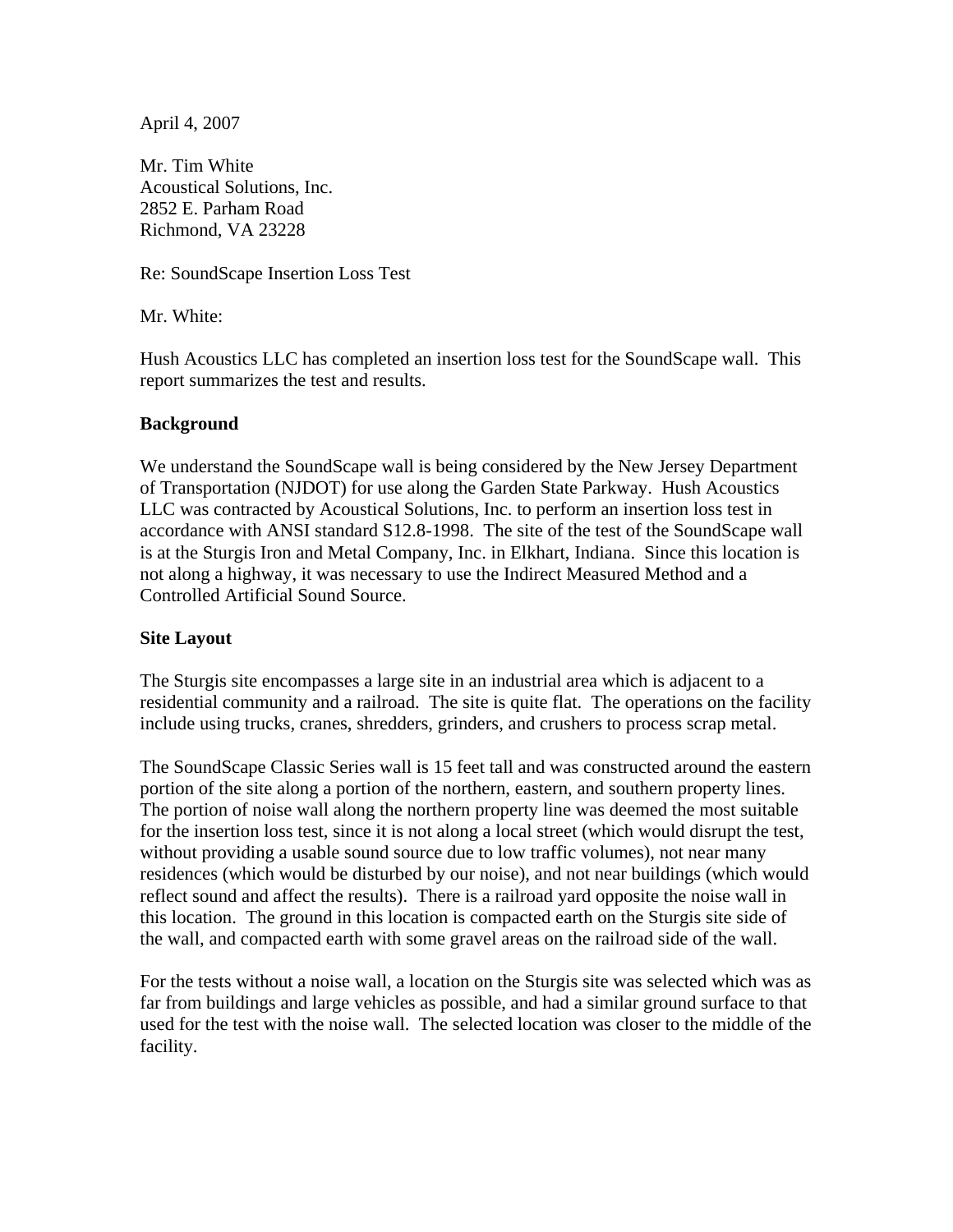#### **Test Procedure**

The noise source consisted of two side-by-sided JBL Professional EON15 G2 amplified loudspeakers in upright position with the speaker cones oriented vertically facing perpendicular to the noise wall, at a distance of 56 feet (17.1m) from the noise wall. This distance complies with the ANSI standard requirement that the noise source be placed between 15m and 30m from the noise wall. The noise source for one of the speakers consisted of a GTC Industries Inc. Noise Plug Pink Noise Signal Generator, an MCM Custom Audio 48V Phantom Power Supply Model #35-1825, and an XLR audio cable. The signal was fed from that speaker to the other speaker using an XLR audio cable; only one signal generator was used in order to form a single coherent sound source. The gain was raised as high as possible and no signal filtering was used for the pink noise signal.

A Larson Davis Model 831 sound level meter was used to measure sound levels at the reference position. The position was 22 feet (6.7m) above the ground directly above the noise wall; this works out to 7 feet (2.1m) above the top of the noise wall. This complies with the ANSI standard requirement that the reference microphone be placed at least 1.5m above the top of the wall. The microphone was attached to a pole which was attached to the noise wall. The meter was programmed to report the maximum, average, and minimum sound levels during each one-minute interval in one-third octave bands.

Two Larson Davis System 824 sound level meters were used to measure sound levels on the far side of the noise wall, opposite the loudspeakers. The microphones were attached to a pole at two heights: 5 feet (1.5m) and 22 feet (6.7m) above the ground. Sound levels were measured simultaneously at both heights, sequentially at three distances from the noise wall: 5m, 20m, and 50m. These sound level meters were programmed to report the average, maximum, and minimum one-third octave band during each five-second interval. After completing the tests it was noted that the 22-foot height was greater than called for in the ANSI standard. The standard calls for the height to be set at the boundary of the shadow zone for the location 5m from the wall, and this height is to be used at the other locations as well (20m and 50m from the wall). Assuming the acoustic center of the loudspeakers is approximately 1.5 feet above the ground, the boundary of the shadow zone is 19 feet above the ground at a distance of 5m from the wall. For this reason, the insertion loss results at the height of 22 feet for the 5m location will not be as meaningful, and the results at the height of 22 feet at the 20m and 50m locations will be conservative.

Sound levels were measured for five minutes at each distance from the noise wall (5m, 20m and 50m) with the sound system operating. Then, the loudspeaker were shut off and sound levels were measured for 2 to 4 minutes at 20m and 50m from the wall; due to passing trains this time of day longer periods were not possible.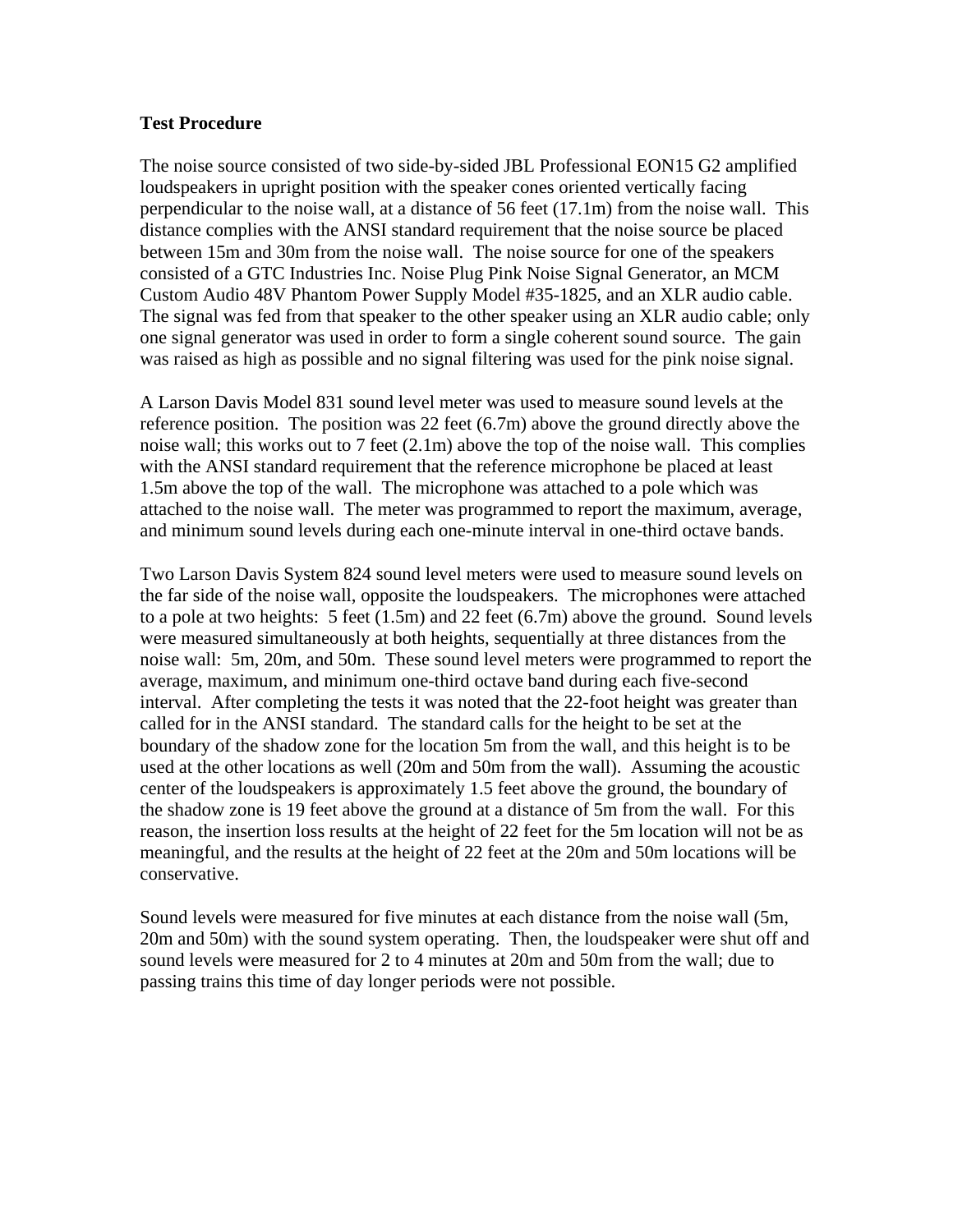## **One-Third Octave Band Insertion Losses**

The ANSI standard defines the insertion loss as follows:

 $ILi = (LAR - LAi) - (LBR - LBi);$  where LAR is the sound level with a noise wall ("A" is for "after" the noise wall is constructed) at the reference microphone LAi is the sound level behind the noise wall (i.e., the receiver position) LBR is the sound level without a noise wall ("B" is for "before" the noise wall is constructed) at the reference microphone LBi is the sound level the same distance from the source as the location behind the noise wall

Per the ANSI standard each of these four values were adjusted to account for background noise. When the measured sound level was greater than 10 dB above the background sound level no adjustment was used. When the measured sound level was between 4 and 10 dB above the background sound level, the measured sound level was adjusted according to the formula in the ANSI standard. When the measured sound level was between 0 and 4 dB above the background sound level, the background sound level is said to "mask" the sound from the speakers and no insertion losses are reported in the figures below.

Per the ANSI standard LAR and LAR were adjusted downward 0.5 dB, since they were between 1.5m and 3m above the top of a noise wall.

The resulting sound levels and insertion losses for the receiver positions 5m, 20m and 50m from the noise wall are presented in Table 1 below.

#### **A-weighted Insertion Loss**

The first step in calculating the A-weighted insertion loss for each receiver position is subtracting the one-third octave band insertion losses from the reference highway noise spectrum to yield the shielded highway noise spectrum. Next, the A-weighted sound level is calculated for both the reference highway noise spectrum and the shielded highway noise spectrum. The A-weighted insertion loss is simply the difference between these two A-weighted sound levels. For frequency bands in which background noise masked sound from the speakers, insertion losses were interpolated to determine the A-weighted insertion losses. The resulting A-weighted insertion losses are summarized in Table 1.

|               | $5'$ high         | $22'$ high        |
|---------------|-------------------|-------------------|
| 5m from wall  | 24.2 dB           | 5.6 dB            |
| 20m from wall | $25.0 \text{ dB}$ | $19.1$ dB         |
| 50m from wall | $25.4 \text{ dB}$ | $22.5 \text{ dB}$ |

|  | Table1. A-weighted Insertion Losses |  |  |
|--|-------------------------------------|--|--|
|--|-------------------------------------|--|--|